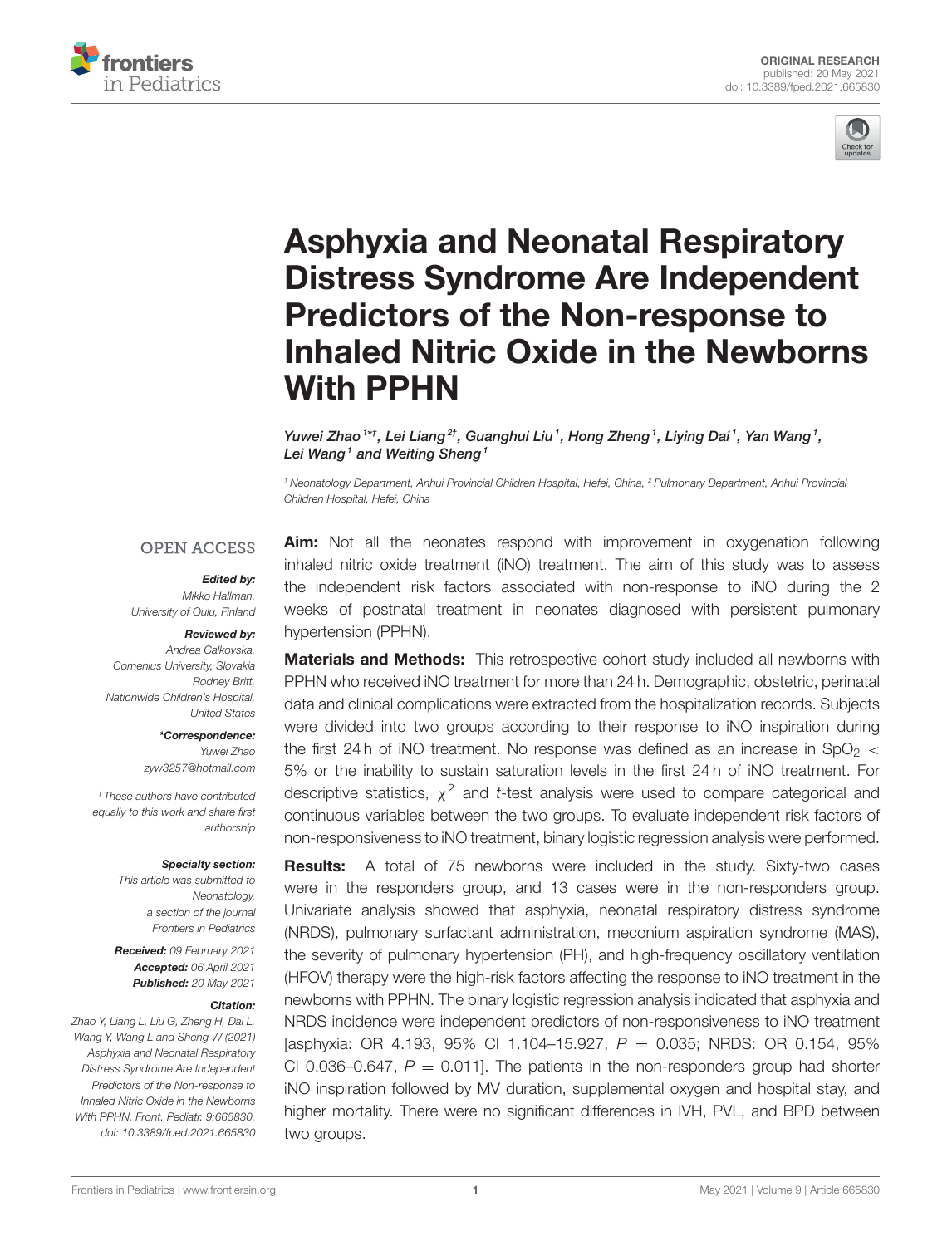**Conclusion:** In the newborns with PPHN, asphyxia and NRDS resulted as the independent risk factors of non-responsiveness to iNO therapy. Asphyxia in the newborns with PPHN is detrimental to the response to iNO treatment, while NRDS is beneficial.

Keywords: persistent pulmonary hypertension, inhaled nitric oxide, newborn, non-responder, oxygenation index

# INTRODUCTION

Persistent pulmonary hypertension (PPHN) is a serious cardiopulmonary disorder in the neonatal intensive care unit (NICU) that occurs in a wide range of diseases in the neonatal period. The PPHN has been reported to occur in 1.9 of 1,000 live-born infants in the United States, 0.43–6 per 1,000 live births in the United Kingdom, and 1.2–4.6 per 1,000 live births in Asia, with mortality rates ranging from 4 to  $33\%$  [\(1](#page-5-0)[–3\)](#page-5-1). The pathophysiological manifestations in affected babies involve oxygenation decline and right ventricular dysfunction due to intrapulmonary shunts secondary to V/Q mismatch, and large extrapulmonary right to left shunts at atrial and ductal levels secondary to pulmonary hypertension [\(4\)](#page-5-2). The PPHN-induced respiratory and circulatory failure is a life-threatening condition, which contributes to significant mortality in newborn infants with PPHN.

The general management of PPHN includes the treatment of primary diseases, ventilatory techniques for improving oxygenation, and administration of pulmonary vasodilator agents. Intravenous pulmonary vasodilators, such as prostacyclin, alprostadil, and sildenafil, have been reported in the management of neonatal PPHN [\(5\)](#page-5-3). These pulmonary vasodilator agents would decrease both pulmonary and systemic vascular resistance; therefore, it's difficult to alleviate intrapulmonary right-to-left shunting. Besides, their efficacy and safety are still being tested.

Inhaled nitric oxide (iNO) with its fasting efficacy has been used for late preterm and term infants with persistent pulmonary hypertension and hypoxic respiratory failure for 20 years [\(6\)](#page-5-4). iNO, which originates from vascular endothelial cells, is a pulmonary vasodilator that can improve arterial oxygenation and hemodynamic stability by reducing pulmonary vascular resistance, improving ventilation-perfusion inequalities, and reducing right-to-left intrapulmonary shunting of blood flow [\(7\)](#page-5-5). iNO treatment has been widely used in neonates with PPHN since its first approval for use in term and near term neonates in 1999. The clinical study on neonates born after 34 weeks gestational age with persistent pulmonary hypertension reported that iNO treatment markedly improves oxygenation and decreases the requirement for extracorporeal membrane oxygenation [\(8\)](#page-5-6). A Cochrane review on iNO for respiratory failure in neonates confirmed its effectiveness in late preterm and term newborns [\(9\)](#page-5-7). According to these findings, iNO is an effective therapy for treating pulmonary hypertension and hypoxic pulmonary diseases. However, not all the neonates respond with improvement in oxygenation following iNO treatment. It was reported that 30–40% of neonates who received iNO treatment did not achieve optimal oxygenation [\(10\)](#page-5-8). It still remains unclear why some newborns respond to iNO while in some, the oxygenation status does not improve after iNO

therapy. Therefore, a comprehensive understanding of the effects and the outcomes of iNO may be important for the survival of infants.

At present, few studies addressed non-responsiveness to iNO treatment. The aim of this study was to assess the independent risk factors associated with non-responsiveness to iNO treatment during the 2 weeks' postnatal period in neonates diagnosed with PPHN.

### MATERIALS AND METHODS

#### Study Population

This retrospective cohort study included all newborns who received iNO inspiration for more than 24 h during the 2 weeks of postnatal treatment. Patients were admitted to one level-three neonatal intensive care unit in the Neonatology department of Anhui Provincial Children's Hospital between January 2016 and December 2019. Neonates who received or changed dosage of intravenous pulmonary vasodilators in the first 24 h of iNO treatment, who was given to the other changes in concomitant treatments against hypoxia, such as oxygen, distending pressure treatments, surfactant during the first 24 h of iNO treatment, as well as those with congenital malformation, complexity congenital heart defect, who died, dropped out of treatment, or were transferred within 24 h from iNO treatment, were excluded from the study.

### Diagnose of PPHN

PPHN was diagnosed based on prospective clinical and echocardiographic criteria. The clinical diagnosis was mainly based on a persistent, significant difference of  $\geq$ 10 between the pre-ductal and post-ductal oxygen saturation levels and on perinatal history, physical examination, changes in oxygenation in arterial blood pressure, and chest radiographs. Echocardiographic evidence of pulmonary hypertension was defined as a systolic pulmonary artery pressure with an estimated peak higher than 35 mm Hg or more than two-thirds of the systemic systolic pressure [\(11\)](#page-6-0). The included patients were examined by echocardiography before iNO treatment. Right ventricular systolic pressure was calculated by fluid mechanics equation: right atrial pressure  $(5 \text{ mmHg}) + 4$  (peak velocity in tricuspid regurgitation) [\(2\)](#page-5-9). Pulmonary arterial pressure equaled with right ventricular systolic pressure. Moderate pulmonary hypertension was defined as pulmonary arterial pressure higher than 45 mmHg.

# iNO Treatment and Group Division

Mechanical ventilation mode with iNO treatment was chosen according to patients' conditions. The starting dosage of iNO was 20 ppm, which was slowly reduced by the clinically significant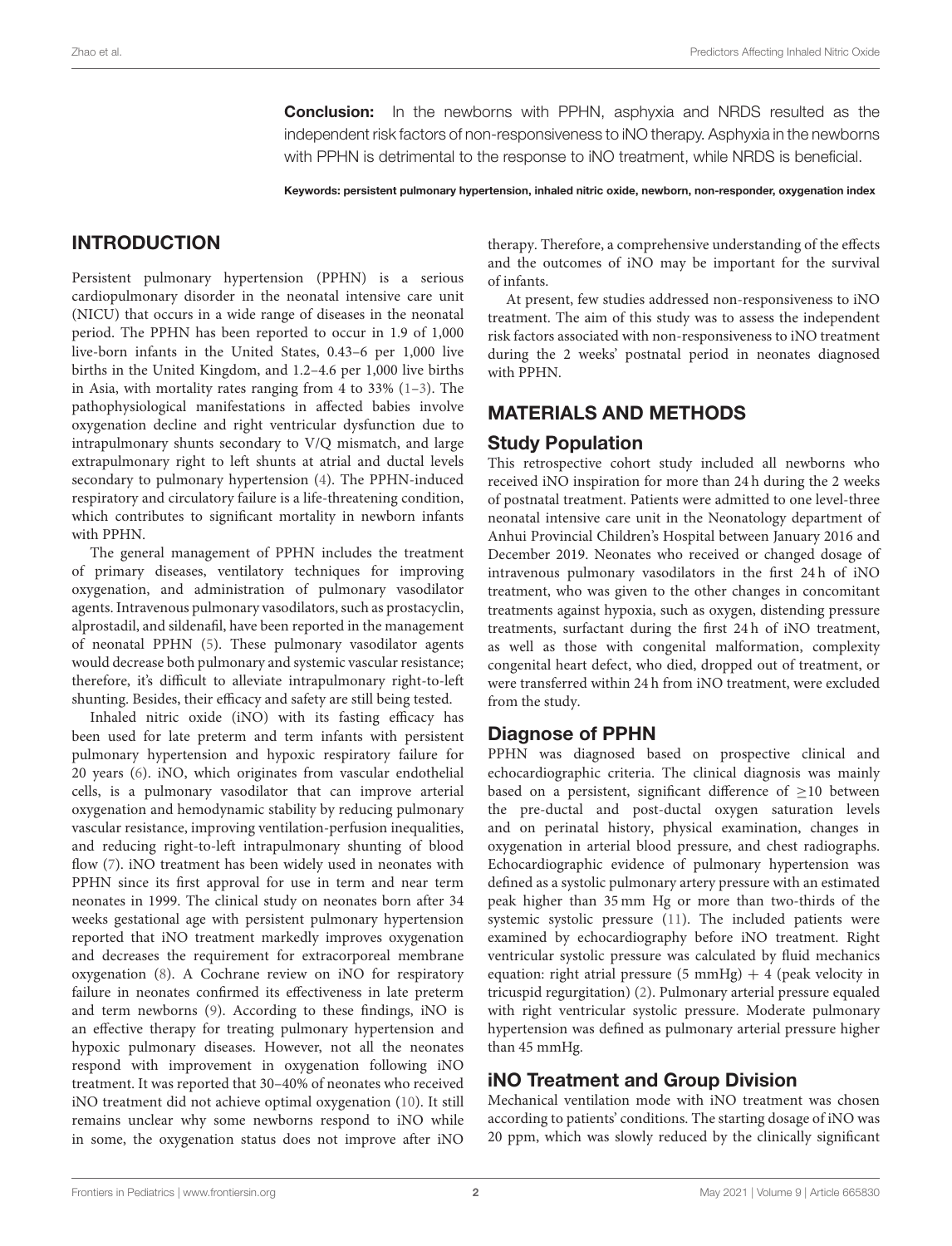response. The schedule for reducing NO dosage was adopted from Soo Jung Hwang's study [\(12\)](#page-6-1).

The included patients were divided into two groups according to their response to iNO inspiration during the first 24 h of iNO inspiration. The response was defined as an increase in percutaneous oxygen saturation  $(SpO<sub>2</sub>)$  of more than 5% that was sustained for the first 24 h of iNO inspiration [\(13\)](#page-6-2). In contrast, no response was defined as an increase in  $SpO<sub>2</sub> < 5%$  or the inability to sustain saturation levels in the first 24 h of iNO inspiration.

### Data Collection

Two trained research staff members collected maternal demographic, obstetric, and perinatal information. Data on detailed preterm related complications in the hospital were extracted from the hospitalization files by a dedicated pediatrician and were overseen by an attending neonatologist. The included factors were gestational age by weeks calculated from the last menstrual period and confirmed by physical examination, birth weight, small or large for gestational age, male gender, mother' age, cesarean section, steroid administration prior to delivery, and premature rupture of membranes (PROM). The factors associated with clinical characteristics before iNO inspiration were asphyxia (apgar score at 1, 5, and 10 min lower than 7), presence of neonatal respiratory distress syndrome (NRDS), pulmonary surfactant (PS) administration, meconium aspiration syndrome (MAS), pneumonia, patent ductus arteriosus (PDA), sepsis, and necrotizing enterocolitis (NEC). Data collection on the pre-iNO course included arterial blood gas analysis before iNO treatment, blood PH, PaO2, oxygenation index ( $OI = PaO<sub>2</sub>/FiO<sub>2</sub>$ ), mechanical ventilation (MV) include conventional ventilation and high frequency oscillation ventilation (HFOV) in 24 h before iNO treatment, the initial dosage of iNO, and the time from birth to iNO initiation. The assessed outcomes were the time from iNO initiation until iNO weaning, MV duration, supplemental oxygen and hospital stay, number of patients who died, intraventricular hemorrhage (IVH), periventricular leukomalacia (PVL), and bronchopulmonary dysplasia (BPD) at corrected gestational age of 40 weeks.

# Statistical Analysis

All subsequent analyses were performed with SPSS V14. For descriptive statistics, continuous data with normal distribution were presented as mean  $\pm$  standard deviation (x  $\pm$  s), otherwise as a range. The t-test was used for comparing two groups. Categorical data were presented as the number or ratio of cases. Differences in categorical data were analyzed using the  $\chi^2$  test or Fisher's exact test as needed.

To evaluate independent risk factors of non-responsiveness to iNO treatment, binary logistic regression analysis with significant univariate risk factors was performed. The response to iNO treatment was used as the dependent variable. The factors with  $P < 0.05$  in univariate analysis were included as independent variables. The assessed outcome factors were not included. Assignment: response to iNO treatment  $= 1$ , no response to iNO treatment = 0; asphyxia = 1, no asphyxia = 0; NRDS = 1, no  $NRDS = 0$ ,  $MAS = 1$ , no  $MAS = 0$ ; moderate  $PH = 1$ , no moderate  $PH = 0$ ;  $HFOV = 1$ , no  $HFOV = 0$ . Forward selection was used in the regression analysis. All tests were two-sided.  $P <$ 0.05 was considered as statistically significant.

### Ethics

All parents gave informed, written consent for the participation of children in the study. The study was approved by the institutional committee responsible for human studies.

# RESULTS

### Perinatal and Clinical Characteristic

Among 75 newborns included in the study, 64 were late preterm and term infants, and 11 were very preterm infants (**[Table 1](#page-3-0)**). According to the response to iNO therapy, 62 cases were assigned to the responders' group, and 13 cases were in the non-responders group (**[Figure 1](#page-4-0)**). There were no significant differences in perinatal factors, including gestational age, birth weight, small or large for gestational age, male gender, mother' age, cesarean section, PROM>18 h, and steroid administration prior to delivery between the two groups. Eight infants (61.5%) with asphyxia and 5 infants (38.3%) with MAS made up for higher incidence in the non-responders group ( $P = 0.012$  in asphyxia;  $P = 0.015$  in MAS), while 3 infants (23.1%) with RDS led to the lower incidence in non-responders group compared with responders group ( $P = 0.003$ ). There were no significant differences in PS treatment, pneumonia, PDA, sepsis, and NEC incidence between the two groups. The newborns who did not respond to iNO treatment had more moderate PH (53.3%) compared with responders ( $P = 0.026$ ).

# Information on iNO Treatment

Babies in both groups had similar blood pH,  $PaO<sub>2</sub>$  and  $PaCO<sub>2</sub>$ values (**[Table 2](#page-4-1)**). The non-responders had lower PH and OI before iNO treatment; however, the observed difference was not statistically significant. Fifty-one infants (82.3%) in the responders group received HFOV treatment in 24 h before iNO treatment, which was significantly more compared with nonresponders ( $P = 0.026$ ). The age and dosage  $> 20$  ppm at the initiation of iNO treatment in both groups showed no statistical significance.

# Logistic Regression Analysis

To evaluate independent risk factors of non-responsiveness to iNO treatment, the binary logistic regression analysis was performed with variables that were found to be significantly different between the groups (**[Table 3](#page-4-2)**). These included factors such as asphyxia, diagnosis of MAS or NRDS, moderate PH, HFOV treatment with iNO. The binary logistic regression analysis indicated that asphyxia and NRDS incidence were independent predictors of non-responsiveness to iNO treatment [asphyxia: OR 4.193, 95% CI 1.104-15.927,  $P = 0.035$ ; NRDS: OR 0.154, 95% CI 0.036-0.647,  $P = 0.011$ .

# Outcome of iNO Treatment

The patients in the non-responders group had shorter iNO inspiration compared with responders to iNO treatment (P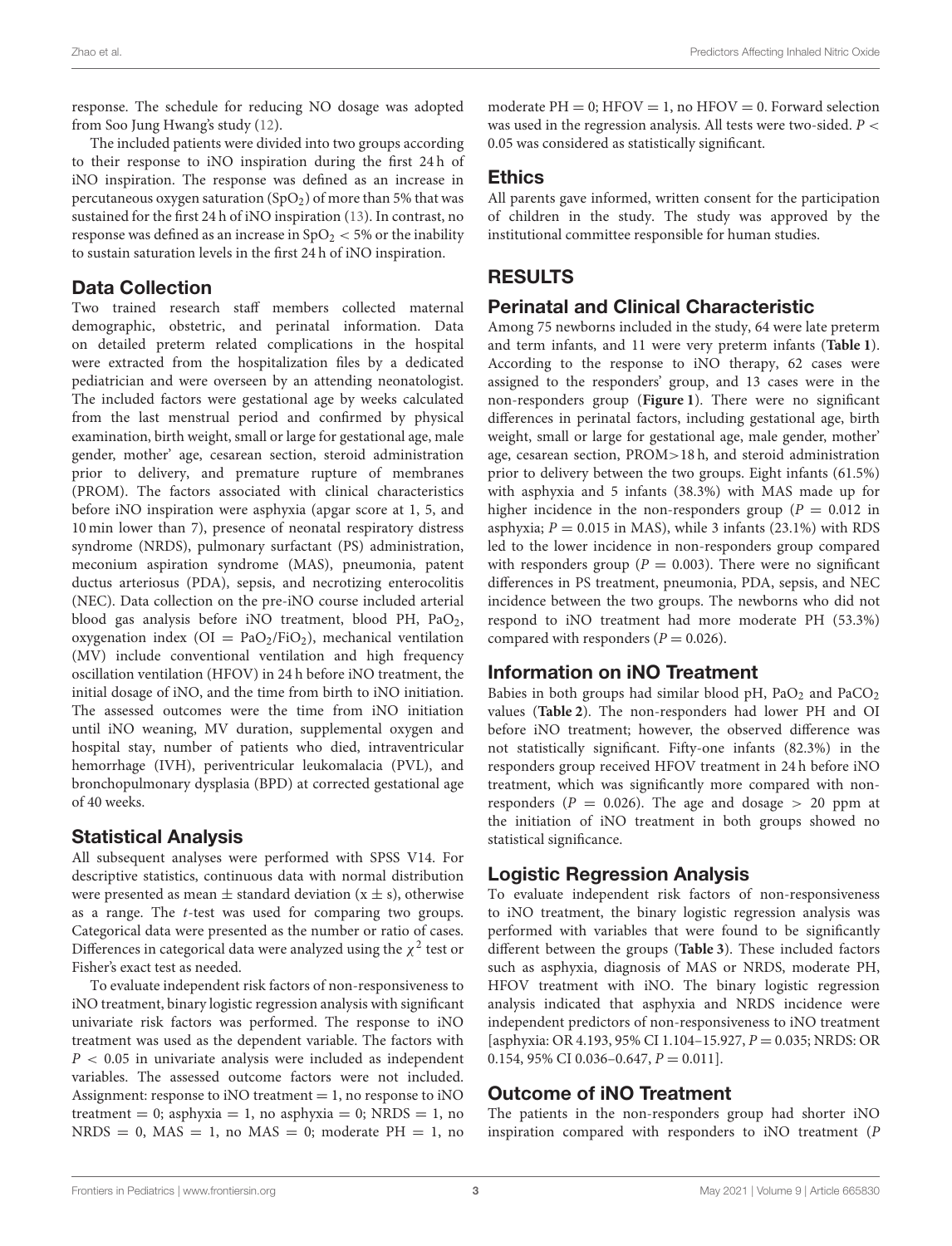<span id="page-3-0"></span>

| <b>TABLE 1</b>   General information of the included patients. |
|----------------------------------------------------------------|
|----------------------------------------------------------------|

| Variable n (%) or median (IQR)      | Responders $(n = 62)$     | Non-responders ( $n = 13$ ) | $x/t$ value | P-value |
|-------------------------------------|---------------------------|-----------------------------|-------------|---------|
| Gestational age (weeks)             |                           |                             |             |         |
| $\geq$ 34 w                         | $38.58 \pm 1.66 (n = 56)$ | $38.98 \pm 1.30 (n = 11)$   | $-0.768$    | 0.445   |
| $<$ 34 $w$                          | $29.66 \pm 1.91 (n = 7)$  | $29.40 \pm 1.22 (n = 4)$    | 0.240       | 0.816   |
| Birth weight (g)                    | $3,210 \pm 857$           | $3,072 \pm 585$             | 0.553       | 0.582   |
| Small/large for gestational age (%) | 24 (38.7%)                | 4 (30.8%)                   | 0.590       | 0.290   |
| Male gender (%)                     | 50(80.6%)                 | 11(84.6%)                   | 0.112       | 1.000   |
| Mother's age                        | $30.44 \pm 5.53$          | $30.15 \pm 6.00$            | 0.165       | 0.870   |
| Cesarean section                    | 38 (61.3%)                | 7 (53.8%)                   | 0.248       | 0.618   |
| Steroid administration              | $5(8.1\%)$                | $2(15.4\%)$                 | 0.680       | 0.409   |
| <b>PROM</b>                         | 9(14.5%)                  | $2(15.4\%)$                 | 0.006       | 1.000   |
| Asphyxia                            | 16 (25.8%)                | 8 (61.5%)                   | 6.306       | 0.012   |
| <b>NRDS</b>                         | 42 (67.7%)                | $3(23.1\%)$                 | 8.933       | 0.003   |
| PS                                  | 37 (59.7%)                | 6 (46.2%)                   | 0.803       | 0.370   |
| <b>MAS</b>                          | $7(11.1\%)$               | 5(38.3%)                    | 5.903       | 0.015   |
| Pneumonia                           | 20 (32.3%)                | 7 (53.8%)                   | 2.174       | 0.140   |
| <b>PDA</b>                          | 37 (59.7%)                | 6 (46.2%)                   | 0.803       | 0.370   |
| Sepsis                              | 8 (12.9%)                 | 1(7.7%)                     | 0.276       | 1.000   |
| <b>NEC</b>                          | $4(6.5\%)$                | 1(7.7%)                     | 0.027       | 1.000   |
| Moderate PH                         | 11 (17.7%)                | 6(46.2%)                    | 4.949       | 0.026   |

*Bold values means P* < *0.05.*

= 0.008), which was followed by significantly shorter MV treatment, higher oxygen use, and longer duration in NICU (all P  $= 0.000$ ). Twelve neonates (92.3%) in the non-responders group died compared to 11 neonates (17.7%) in the responders group  $(P = 0.000)$ . There were no significant differences in IVH, PVL, and BPD between the two groups (**[Table 4](#page-4-3)**).

#### **DISCUSSION**

iNO inspiration is an effective therapy for the treatment of pulmonary hypertension. Nevertheless, 30–40% of neonates who received iNO treatment did not experience improvement in oxygenation. At present, few studies reported on the effects and the outcome of iNO treatment. This study aimed to assess the independent risk factors associated with non-response to iNO treatment during the two postnatal weeks in neonates diagnosed with PPHN. Univariate analysis showed asphyxia, NRDS, MAS, the severity of PH, and HFOV therapy were the high-risk factors affecting the response to iNO treatment in the newborns with PPHN. The binary logistic regression analysis indicated that asphyxia and NRDS incidence were independent predictors of non-responsiveness to iNO treatment. Asphyxia in the newborns with PPHN is detrimental to the response to iNO treatment, while NRDS is beneficial. Besides, the patients in the non-responders group had shorter iNO inspiration, followed by MV duration, supplemental oxygen and hospital stay, and higher mortality.

Persistent pulmonary hypertension of the newborn (PPHN) is a serious syndrome characterized by the elevated pulmonary vascular resistance (PVR) at birth. iNO treatment has been widely used in late preterm and term infants with persistent pulmonary hypertension and hypoxic respiratory failure. Nitric oxide originates from the endothelial cells and causes pulmonary vasodilation through the generation of cyclic guanosine monophosphate (cGMP). Unlike some pharmacologic agents, iNO, which is bound by hemoglobin in the circulation, has minimal systemic vasodilator effect. iNO causes an improvement in arterial oxygenation and hemodynamic stability by reducing pulmonary vascular resistance, improving ventilation-perfusion inequalities, and reducing right-to-left intrapulmonary shunting of blood flow [\(14\)](#page-6-3). Thus, far, iNO remains the only pulmonary vasodilator therapy for neonates with PPHN approved by the United States Food and Drug Administration (FDA). While iNO therapy had been widely used in term and near-term neonates, the response to iNO remains suboptimal. A Cochrane systematic review of iNO therapy for respiratory failure revealed that almost half of near-term and term infants with hypoxic respiratory failure had suboptimal improvement in oxygenation after receiving 30–60 min iNO [\(9\)](#page-5-7). Morel et al. showed a high effective rate with 31 out of 44 newborns (70%) responding to iNO treatment within 6 h [\(15\)](#page-6-4). Nelin et al. studied 126 neonates receiving iNO treatment, among whom 106 had ≥10% increase in PaO<sub>2</sub> and/or  $\geq$ 10% decrease in OI, which suggested an initial oxygenation response to iNO treatment [\(8\)](#page-5-6).

The present study investigated iNO treatment response and associated clinical characteristics and factors in neonates with PPHN, thus offering vital information for identifying critical newborns likely to non-respond to iNO therapy. Due to the possibility of a rebound pulmonary hypertension with suppression of endogenous nitric oxide production, responders in this study were defined as patients who had an increase in  $FiO<sub>2</sub>$  more than 5% that was sustained in the first 24 h of iNO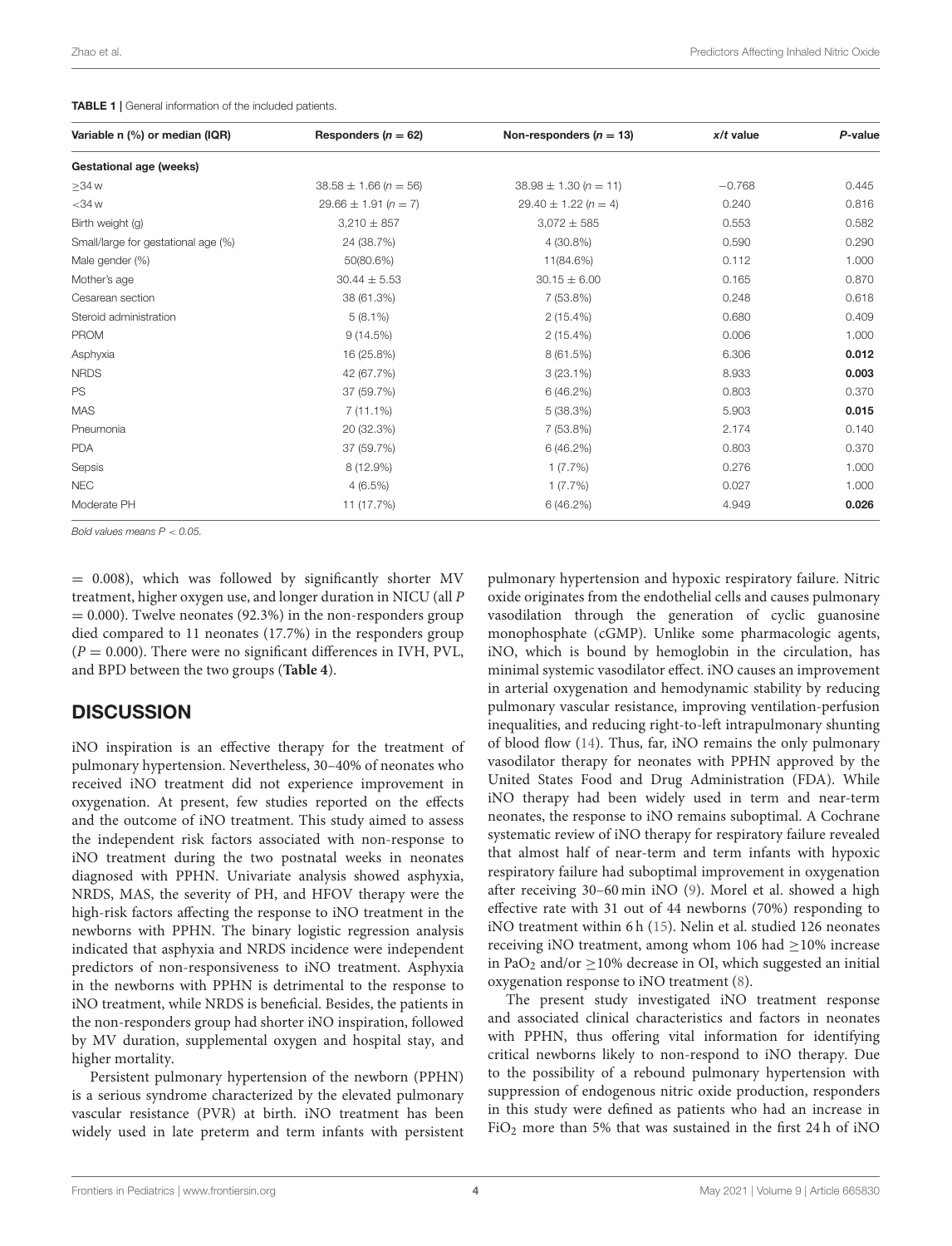

<span id="page-4-0"></span>inspiration. In our tertiary neonatal center, over a period of 5 years, ∼13.33% of neonates with PPHN did not respond to iNO therapy within 24 h. Our current results were similar to the study by Nelin et al. who examined 106 neonates receiving iNO treatment with improved oxygenation, among whom 66% responded within  $\leq$  30 min, 12% within  $\leq$  1 h, 8% within  $\epsilon$  = 24 h, and 14% after 24 h. They reported that 18.87% of neonates did not have an initial oxygenation response to iNO treatment [\(8\)](#page-5-6).

Most previous studies discussed the dosage and efficacy of iNO therapy; however, specific studies on non-responders to iNO therapy are rare. It is still unclear why some infants show no significant response to iNO. This study assessed the specific information on the perinatal and clinical period to identify the factors associated with lack of improvement in oxygenation after 24 h of iNO treatment in newborns. The results of our univariate analysis showed that newborns who did not experience improvement in oxygenation after 24 h of iNO therapy had a higher occurrence of asphyxia and MAS, fewer NRDS, worse pulmonary artery hypertension, and less

#### <span id="page-4-1"></span>TABLE 2 | iNO treatment variables.

| Variable n (%) or<br>median (IQR)     | Responders<br>$(n = 62)$ | Non-responders $\chi^2/t$ value<br>$(n = 13)$ |          | P-value |  |  |  |
|---------------------------------------|--------------------------|-----------------------------------------------|----------|---------|--|--|--|
| Arterial blood gas values (pre-iNO)   |                          |                                               |          |         |  |  |  |
| <b>Blood PH</b>                       | $7.26 + 0.10$            | $7.19 + 0.18$                                 | 1.358    | 0.199   |  |  |  |
| PaO <sub>2</sub>                      | $62.03 + 45.97$          | $66.79 + 40.72$                               | $-0.334$ | 0.739   |  |  |  |
| PaCO <sub>2</sub>                     | $47.86 + 13.81$          | $45.88 + 19.50$                               | 0.336    | 0.742   |  |  |  |
| $\Omega$                              | $23.63 + 16.57$          | $19.79 + 13.57$                               | 0.756    | 0.452   |  |  |  |
| <b>Ventilation mode</b>               |                          |                                               |          |         |  |  |  |
| Conventional<br>ventilation           | 11 (17.7%)               | 6(46.2%)                                      | 4.949    | 0.026   |  |  |  |
| <b>HFOV</b>                           | 51 (82.3%)               | 7 (53.8%)                                     |          |         |  |  |  |
| $iNO$ dosage $> 20$ ppm               | 12 (19.4%)               | 5(38.5%)                                      | 2.238    | 0.135   |  |  |  |
| Postnatal age at NO<br>initiation (d) | 1(1, 2)                  | 1(1, 2)                                       | $-1.786$ | 0.074   |  |  |  |

*Bold values means P* < *0.05.*

<span id="page-4-2"></span>TABLE 3 | Logistic regression analysis.

|             | в        | S.E.        | Wald  | P     | OR.   | $95\%$ C.I.  |
|-------------|----------|-------------|-------|-------|-------|--------------|
| Asphyxia    | 1.433    | 0.681 4.432 |       | 0.035 | 4.193 | 1.104-15.927 |
| <b>NRDS</b> | $-1.874$ | 0.734       | 6.513 | 0.011 | 0.154 | 0.036-0.647  |
| Constant    | 1.783    | 0.682       | 6.834 | 0.009 | 5946  |              |

<span id="page-4-3"></span>TABLE 4 | Outcomes of the included patients.

| Variable n (%) or<br>quartile (IQR) | <b>Responders</b><br>$(n = 62)$ | Non-responders z/t value<br>$(n = 13)$ |          | P-value |
|-------------------------------------|---------------------------------|----------------------------------------|----------|---------|
| iNO duration, d                     | 4(2, 5)                         | 1(1, 3)                                | $-2.652$ | 0.008   |
| MV duration                         | 8(6, 11)                        | 2(2, 4.5)                              | $-3.978$ | 0.000   |
| Oxygen duration                     | 16 (10, 21)                     | 2(2, 4)                                | $-4.185$ | 0.000   |
| Media duration in<br>hospital       | 23 (16, 29)                     | 7(2, 8)                                | $-4.315$ | 0.000   |
| Died                                | 11 (17.7%)                      | 12 (92.3%)                             | 28.102   | 0.000   |
| <b>IVH</b>                          | 28 (45.2%)                      | $3(23.1\%)$                            | 2.161    | 0.216   |
| <b>PVL</b>                          | $2(3.2\%)$                      | $0(0\%)$                               | 0.431    | 1.000   |
| <b>BPD</b>                          | $2(3.2\%)$                      | $0(0\%)$                               | 0.431    | 1.000   |

*Bold values means P* < *0.05.*

HFOV therapy. However, binary logistic regression analysis that included these variables revealed asphyxia and NRDS as the independent risk factors of non-responsiveness to iNO treatment in newborns with PPHN. In this study, the newborns with PPHN who showed no response to iNO treatment had a 4.193 fold increased risk of asphyxia and a 85.6 percentage decreased risk of NRDS. It suggested asphyxia in newborns with PPHN is detrimental for the response to iNO treatment, while NRDS is beneficial.

Newborns with asphyxia at birth are always at high risk of pulmonary disease, particularly PPHN [\(16\)](#page-6-5). Hypoxic pulmonary vasoconstriction is maintained in the fetus due to the low resting arteriolar and alveolar oxygen tension. At birth, following the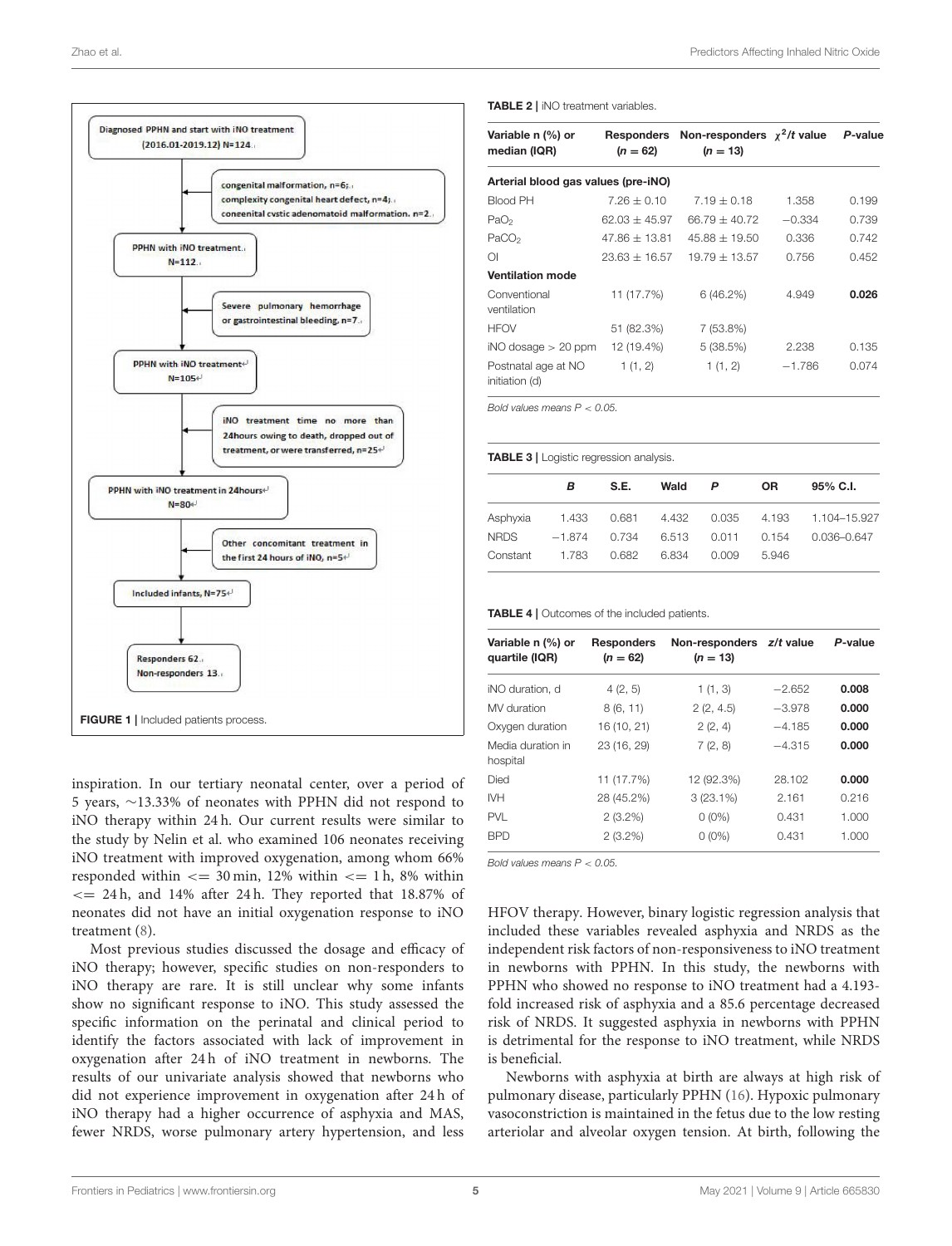initiation of respiration, alveolar oxygen tension and ventilation increase; however, asphyxia at birth can interfere with the pulmonary transition during birth, thus increasing the risk for severe pulmonary hypertension. Perinatal asphyxia induces a marked reduction in enzyme nitric oxide synthase (NOS), which requires the presence of oxygen for the production of endogenous NO [\(17\)](#page-6-6). Besides, a key factor for determining the bioavailability of NO in a tissue is the local concentration of superoxide anions. Asphyxia induced accumulation of oxidative stress include superoxide anions that may potentially blunt the effect of NO [\(18\)](#page-6-7). A previous study on the term and late-term infants reported significantly lower apgar score at 1 and 5 min of life in the non-responders group, while the association was not significant in the regression model [\(15\)](#page-6-4). This study included asphyxial infants with apgar score at 1, 5, and 10 min lower than 7 who showed no response to iNO treatment. However, one study on preterm neonates at GA < 34 weeks did not report severe asphyxia in non-responders [\(19\)](#page-6-8).

In the present study, neonates with NRDS had a better response to iNO treatment, significantly different from neonates without NRDS. More babies with pneumonia and MAS failed to respond to iNO treatment; still, without statistical significance, which was consistent with the studies by Hwang et al. [\(12\)](#page-6-1) and Morel et al. [\(15\)](#page-6-4). Both of these studies reported that more of neonates with RDS responded well to iNO treatment; the results were statistically significant. Hypoxia in RDS is a result of primary pulmonary surfactant deficiency. It is considered that hypoxia in the acute stage of RDS may alter the physiological function of NO [\(12\)](#page-6-1). Besides, most newborns with NRDS get pulmonary surfactant administration that could contribute to improve oxygenation if administered before iNO [\(20\)](#page-6-9). Further research on the specific mechanism between RDS and iNO is still needed.

The present study has some limitations. First, we did not specify unified criteria for lack of response to iNO treatment; we used sustained and steady  $SpO<sub>2</sub>$  to assess the response to iNO. Second, we had a relatively small sample size, and restricted patient population, thus larger multicenter trials should are needed to validate our findings.

# **REFERENCES**

- <span id="page-5-0"></span>1. Walsh-Sukys MC, Tyson JE, Wright LL, Bauer CR, Korones SB, Stevenson DK, et al. Persistent pulmonary hypertension of the newborn in the era before nitric oxide: practice variation and outcomes. Pediatrics.(2000) 105:14– 20. doi: [10.1542/peds.105.1.14](https://doi.org/10.1542/peds.105.1.14)
- <span id="page-5-9"></span>2. Nakwan N, Jain S, Kumar K, Hosono S, Hammoud M, Elsayed YY, et al. An Asian multicenter retrospective study on persistent pulmonary hypertension of the newborn: incidence, etiology, diagnosis, treatment and outcome. J Matern Fetal Neonatal Med. (2020) 33:2032–7. doi: [10.1080/14767058.2018.1536740](https://doi.org/10.1080/14767058.2018.1536740)
- <span id="page-5-1"></span>3. Sharma V, Berkelhamer S, Lakshminrusimha S. Persistent pulmonary hypertension of the newborn. Matern Health Neonatol Perinatol. (2015) 1:14. doi: [10.1186/s40748-015-0015-4](https://doi.org/10.1186/s40748-015-0015-4)
- <span id="page-5-2"></span>4. Rosenzweig EB, Abman SH, Adatia I, Beghetti M, Bonnet D, Haworth S, et al. Paediatric pulmonary arterial hypertension: updates on definition, classification, diagnostics and management. Eur Respir J. (2019) 53:1801916. doi: [10.1183/13993003.01916-2018](https://doi.org/10.1183/13993003.01916-2018)

# **CONCLUSION**

This study demonstrated that asphyxia and NRDS were the independent risk factors for non-response to iNO therapy in newborns with PPHN. Asphyxia in the newborns with PPHN is detrimental to iNO treatment response, while NRDS is beneficial. This study could assist clinicians in assessing response to iNO and determine optimal timing for iNO weaning.

# DATA AVAILABILITY STATEMENT

The original contributions presented in the study are included in the article/supplementary material, further inquiries can be directed to the corresponding author/s.

# ETHICS STATEMENT

Written informed consent was obtained from the individual(s), and minor(s)' legal guardian/next of kin, for the publication of any potentially identifiable images or data included in this article.

# AUTHOR CONTRIBUTIONS

YZ collect the data and wrote the manuscript. LL analyzed the data. GL funded the study. LD and HZ reviewed and edited the manuscript. YW, LW, and WS collect the data. All authors read and approved the manuscript.

# FUNDING

This study was supported by the central government directs project special for the development of local science and technology [2017070802D154] and Anhui Medical University project [2019xkj188].

# ACKNOWLEDGMENTS

The authors thank doctors and nurses in the department.

- <span id="page-5-3"></span>5. Bendapudi P, Rao GG, Greenough A. Diagnosis and management of persistent pulmonary hypertension of the newborn. Paediatr Respir Rev. (2015) 16:157– 61. doi: [10.1016/j.prrv.2015.02.001](https://doi.org/10.1016/j.prrv.2015.02.001)
- <span id="page-5-4"></span>6. American Academy of Pediatrics. Committee on fetus and newborn. Use of inhaled nitric oxide. Pediatrics. (2000) 106:344–5. doi: [10.1542/peds.106.2.344](https://doi.org/10.1542/peds.106.2.344)
- <span id="page-5-5"></span>7. Neonatal Inhaled Nitric Oxide Study G. Inhaled nitric oxide in full-term and nearly full-term infants with hypoxic respiratory failure. N Engl J Med. (1997) 336:597–604. doi: [10.1056/NEJM199702273360901](https://doi.org/10.1056/NEJM199702273360901)
- <span id="page-5-6"></span>8. Nelin LD, Potenziano JL. Inhaled nitric oxide for neonates with persistent pulmonary hypertension of the newborn in the CINRGI study: time to treatment response. BMC Pediatr. (2019) 19:17. doi: [10.1186/s12887-018-1368-4](https://doi.org/10.1186/s12887-018-1368-4)
- <span id="page-5-7"></span>9. Barrington KJ, Finer N, Pennaforte T, Altit G. Nitric oxide for respiratory failure in infants born at or near term. Cochrane Datab Syst Rev. (2017) 1:CD000399. doi: [10.1002/14651858.CD000399.pub3](https://doi.org/10.1002/14651858.CD000399.pub3)
- <span id="page-5-8"></span>10. Lai MY, Chu SM, Lakshminrusimha S, Lin HC. Beyond the inhaled nitric oxide in persistent pulmonary hypertension of the newborn. Pediatr Neonatol. (2018) 59:15–23. doi: [10.1016/j.pedneo.2016.09.011](https://doi.org/10.1016/j.pedneo.2016.09.011)